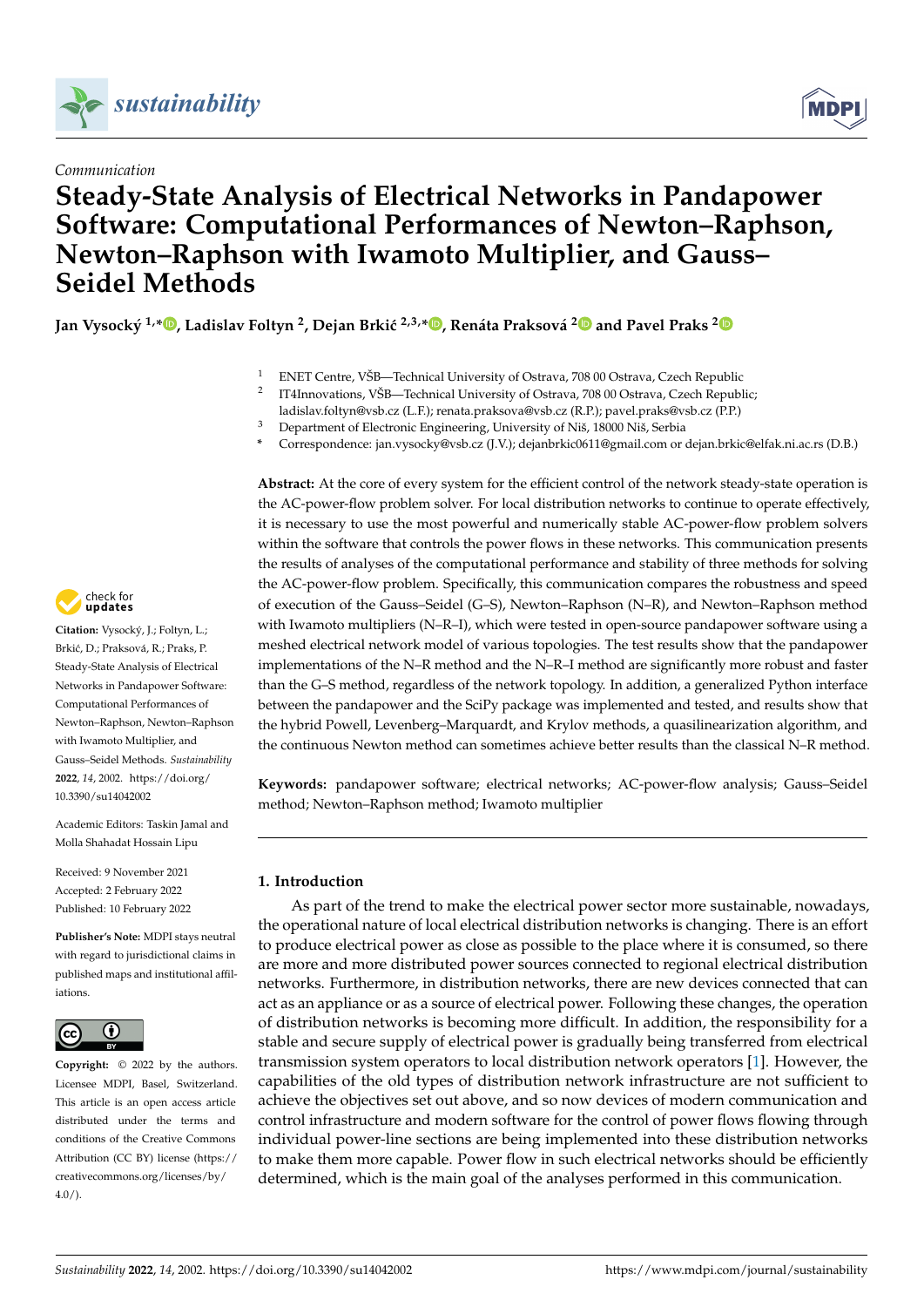For the purpose of this study, pandapower, a software for analysis of electrical networks is used. Regarding the AC-power-flow analysis in pandapower, the user of pandapower can choose one of three algorithms for solving this analysis:

- (1) Gauss–Seidel method (G–S);
- (2) Newton–Raphson method (N–R);
- (3) Newton–Raphson method with Iwamoto multipliers (N–R–I).

The computational efficiency of the pandapower implementations of these three algorithms for AC-power-flow analysis is quantified namely in terms of:

- 1. Speed of execution given in time required for a performed computation;
- 2. Robustness, which represents the ability of an algorithm to find a solution even for an ill-conditioned system.

In addition to the computational-efficiency analysis of the AC-power-flow analysis methods that are currently mainstream for this type of analysis, the results of the computational-efficiency analysis of a new AC-power-flow analysis method, which has the potential to become a mainstream AC-power-flow analysis method in the coming years, are presented in the penultimate section of this paper. This new method is based on SciPy (it is an open-source Python library of functions that are used to solve various scientific and mathematical problems [2]) and uses the Python interface between pandapower and SciPy. This interface was created by the authors of this communication.

#### **2. AC-Power-Flow Problem Formulation and Methods for Solution**

The basis of every piece of power-flow-control software is the AC-power-flow analysis which describes the steady-state AC-power flows in each element of an electrical network. A<mark>s th</mark>e pow<mark>er</mark> flows in a modern distribution network change rapidly (electrical-power consumers switch their appliances on and off, the instant power production of wind and so<mark>lar</mark> power plants changes rapidly with chang<mark>ing</mark> weather, etc.), it is necessary to perform the AC-power-flow analysis repeatedly with a very short repetition period [3,4]. As the result of the installation of modern control systems in distribution networks, the distri-

bution network operators anticipate achieving maximum control capabilities. However, Register for free at https//www.scipedia.com.to download.the version without, the watermark the performance computers of distribution network operators are limited. So, to enable operators to manage large distribution networks too, it is necessary to use numerically stable algorithms that can solve the AC-power-flow problem with a minimal number of operations when developing software for the management of distribution networks [5–11]. The system of the AC-power-flow equations is, therefore, a system of nonlinear equations. It is important to note that several other physical systems have a network character, the steady state of which is described by a set of nonlinear equations: e.g., gas flow in pneumatic networks and fluid flow in hydraulic networks [12–22]. All analyses of a steady flow of some mass or power across a network use the approach first described by Cross in [23].

> Since the AC-power-flow equations are nonlinear, it is necessary to use an iterative numerical method to find the values of system unknowns [9].

> The problem of power flow in an electric grid was formulated, and the methods for its solution are described.

#### *2.1. Formulation*

The objective of the AC-power-flow analysis is to define the value of the voltage phasor (the value of the phasor's angle and magnitude) for each node of an AC power system in the steady state where individual nodes are described with the value of active and reactive power consumed or produced by the node (this is the description of the PQ nodes) or with the value of active power consumed or produced by the node and the local voltage phasor's magnitude (this is the description of the PV nodes). The AC-power-flow mathematical model consists of a set of AC-power-flow equations. Since each node of an AC power system is described by two power-flow equations (the first one for active power and the

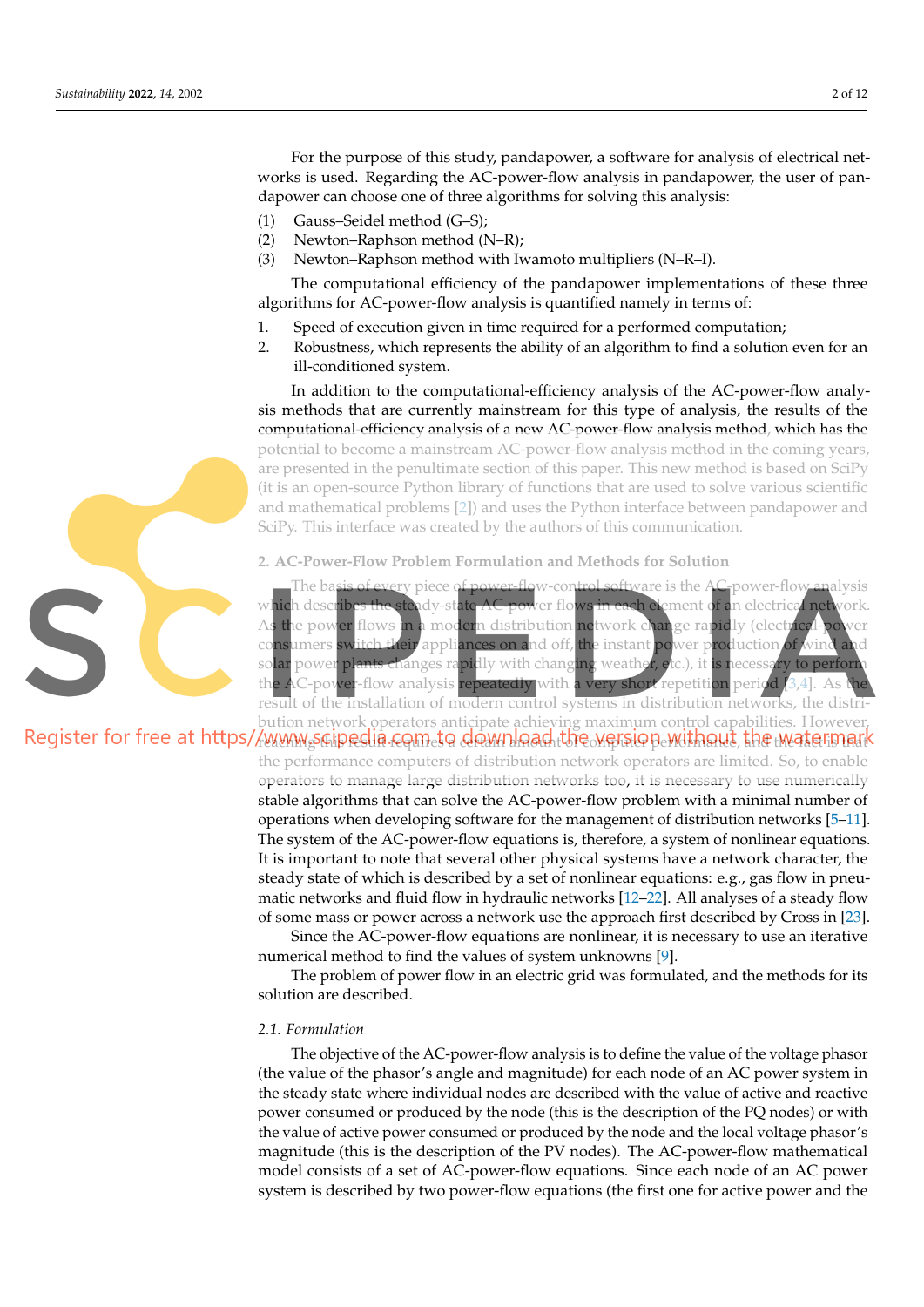second one for reactive power), the basic mathematical system of an AC power system with n nodes consists of 2·n AC-power-flow equations. However, to make this mathematical system solvable here, at least one node of the AC power system is transformed to the reference node (the node with a primarily defined value of the local voltage phasor), and this node's power equations are removed from the mathematical system. So, the final mathematical system with one reference node consists of  $2 \cdot (n - 1)$  unknowns and the same number of power-flow equations.

The standard form of power-flow equations can be given in the form describing the active and reactive power of each node of the AC power system. The net complex apparent power  $S_i$  injected into node i and the net current  $I_i$  injected into node i is given in Equation (1):

$$
S_{i} = V_{i} \cdot I_{i}^{*} \n\nI_{i} = \sum_{k=1}^{N} Y_{ik} \cdot V_{k} \n\n(1)
$$

 $|\cdot|V_k|\cdot(G_{ik}\cos\theta_{ik} + B_{ik}\sin\theta_{ik}),$  (2)

### where:

*S*i is the net complex apparent power injected into node i,

*V*i is the voltage phasor at node i,

*I*<sup>\*</sup> is the complex conjugate value of the phasor of the net current *I*<sub>1</sub>,

N ∑  $k=1$ |*V*<sup>i</sup>

*I*i is the net current injected into node i,

 $Y_{ik}$  is the admittance of the network element directly connecting nodes i and k, and  $V_k$  is the voltage phasor at node k.

After inserting the formula for node current *I*<sup>i</sup> into the formula for node apparent power *S*<sup>i</sup> and separating the node apparent power equation into real and imaginary parts, the active powe<del>r balanc</del>e and re<del>active po</del>wer balance equations for node i can be obtained as given in Equations  $(2)$  and  $(3)$ , respectively:



 $0 = -P_i +$ 

## where:

*P*<sup>i</sup> and *Q*<sup>i</sup> are the net active and reactive power injected into node i,  $G_{ik}$  and  $B_{ik}$  are the real and imaginary part of the admittance  $Y_{ik}$ ,  $V_i$  and  $V_k$  are the magnitudes of the voltage phasor at node i and node k, and  $\theta_{ik}$  is the angle between phasors  $V_i$  and  $V_k$ .

In solving the AC-power-flow problem, the type of individual node is first defined, and then, at each node, two of the four quantities  $|V_1|$ ,  $\theta_i$ ,  $P_i$  and  $Q_i$  are specified, and the remaining two quantities are the system's unknowns. For a PQ node,  $P_i$  and  $Q_i$ are specified and  $|V_i|$  and  $\theta_i$  are the unknowns, while for a PV node,  $P_i$  and  $|V_i|$  are specified and  $Q_i$  and  $\theta_i$  are the unknowns. Since each AC-power-flow equation contains two unknowns, and there is a product of these two unknowns in each AC-power-flow equation, the AC-power-flow equations have a quadratic character.

#### *2.2. Computational Methods*

Many iterative numerical methods are suitable for the AC-power-flow problem solution [24]. In this paper, three such methods are studied: (1) the G–S method, (2) the N–R method, and (3) the N–R–I method. The G–S method and the N–R method are among the most frequently used methods for the AC-power-flow problem solution (other frequently used methods for the AC-power-flow problem solution are, for example, the fast-decoupled load-flow method [25], Bulirsch–Stoer method [26], or Levenberg–Marquardt method [27]).

(1) The G–S method is one of the oldest AC-power-flow problem solution methods. In numerical linear algebra, the G–S method is a method for solving a system of linear

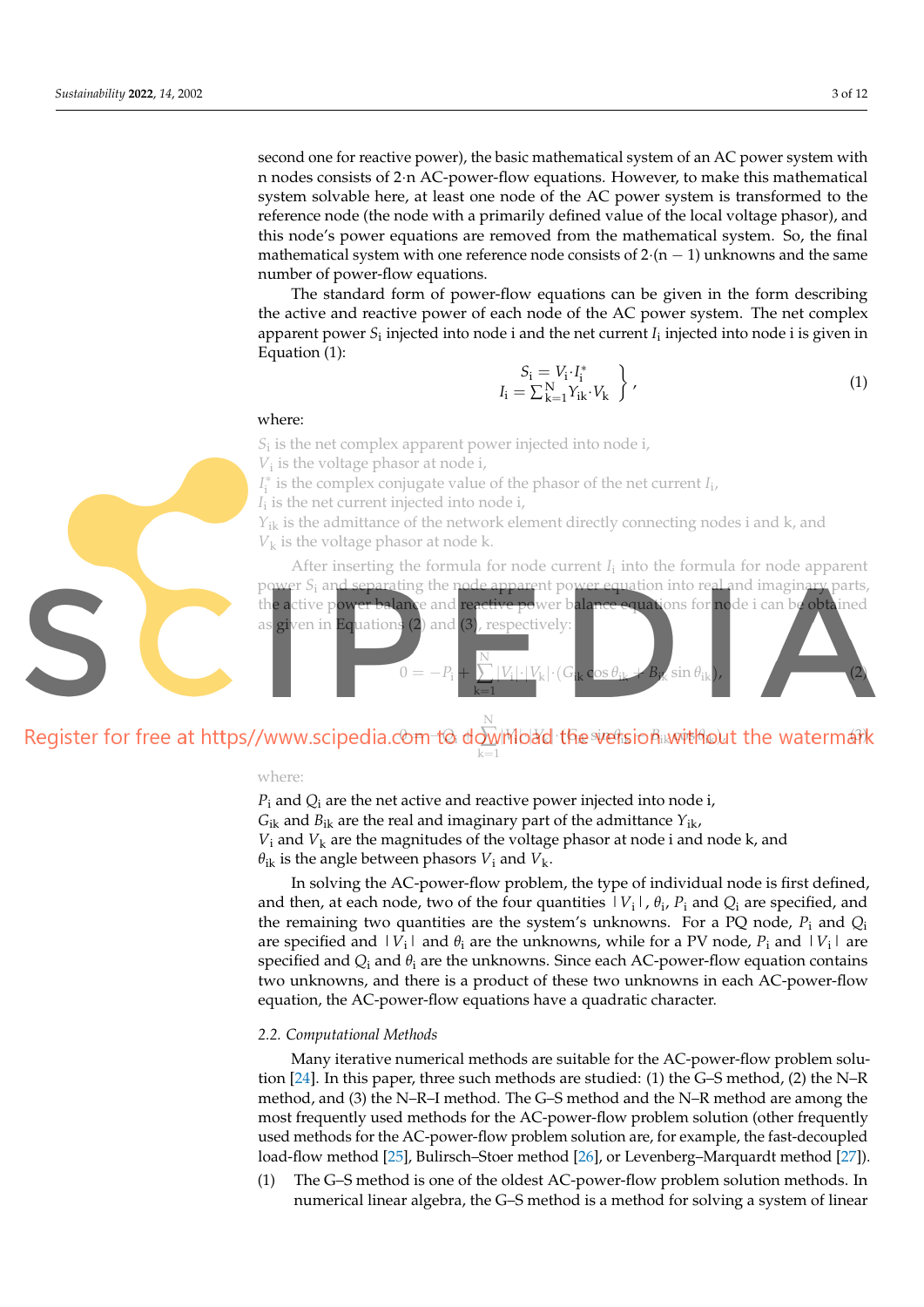equations. The method has an iterative character. Its algorithm is not complicated, and its convergence does not depend on the value of the initial point in the computational process. Its computation time is proportional to the number of power system nodes and, thus, when the power system's size increases, the G–S method's computation time increases rapidly. The G–S method has convergence problems with AC power systems with a high level of active power transfers.

- (2) The N–R method is used for its quadratic convergence success rate. The N–R method has a convergence problem when there is a significant difference between the initial values and the solution values of the system unknowns. It uses the idea that a continuous and differentiable function can be approximated by a straight-line tangent to the function. Hardy Cross readapted this method for analysis of flow in networks of conduits or conductors [23], and further improvements are available in [13–16].
- (3) The N–R–I method was designed as a solution to the AC-power-flow problem of ill-conditioned AC power systems (some such improved methods for the fluid-flow problem in pipe networks are given, e.g., in [19]).

A detailed description of the G–S method and the N–R method can be found in [9]. Since various methods for the AC-power-flow problem solution differ greatly from each other, their computational efficiency and robustness greatly differ too [5–10]. Due to good computational properties, the G–S method is suitable for small AC power systems with less computational complexity, while the N–R method is the most effective and reliable AC-power-flow problem solution method for its fast convergence and accuracy. The N–R–I method has faster convergence properties compared with the original version without ipliers  $\blacksquare$ 

Anyway, in practice nowadays, these methods for the AC-power-flow problem solution are use<mark>d i</mark>n the form of software implementation, and the manner of implemer also affects the computational efficiency and robustness. In the case of the pandapow function library, AC-power-flow problem solution functions are implemented so that between pandapower's top level (through this top level, the pandapower user observed the network model and reads the results of various analysis) and pandapower's kernel

performing the AC-power-flow problem solution, there are several transformations of data structures that describe the observed network model. Due to a large amount of data thus transformed, these data transformations consume a large amount of computing performance, and their computational time is not negligible compared to the operating time of pandapower's kernel searching for unknown values of the system of AC-power-flow equations. However, the tests presented in this paper focused only on the computational capabilities of the pandapower's kernel, and the time spent on the data transformations was not included in the results presented here.

## **3. Tests Performed**

The calculation of local test tasks was performed on a personal computer equipped with hardware and software with the following parameters. Hardware used: processor Intel Core i5-7400 CPU @ 3.00 GHz and 8 GB of RAM. Software used: Windows 10 Education operating system and pandapower version 2.1.0.

## *3.1. Network and Topology*

A meshed electrical network from Figure 1 with 100 nodes and 180 power-line sections was used for the tests in this study. In its basic configuration, the tested network model consisted of 100 0.4-kV and 2 22-kV nodes, 2 transformers (each one connected one 22-kV node with one 0.4-kV node), and 180 power-line sections. Its basic structure and parameters were the same for all tests, but in each test, a unique network topology was obtained by switching off some power-line sections. Therefore, each used network topology was described by a combination of power-line sections that were switched off.

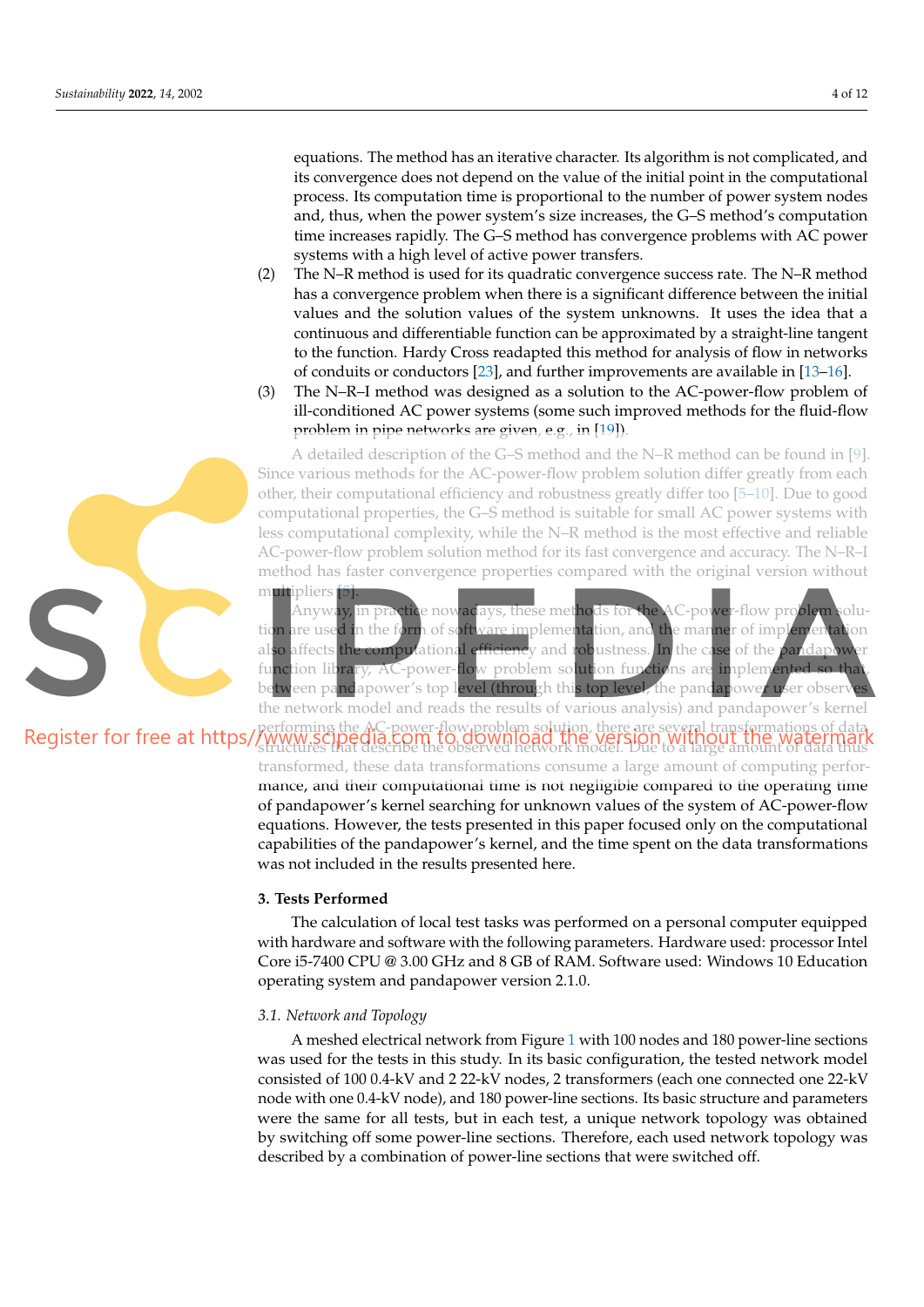



**Figure 1.** Scheme of the test electrical network model; each power-line section is marked with a green number and each node with a blue number.

were modelled by the π-equivalent model. Each power-line section was realized by the  $\Omega$ /km, the series reactance = 0.077  $\Omega$ /km) re mod**elled by th**e T-equivalent model, and power-line sections cable CYKY  $4 \times 50$  mm (its parameters were: the capacitance  $= 0$ , the series 0.39  $\Omega$ /km, the series reactance = 0.077  $\Omega$ /km). The length of each power-line 0.1 km. One active and reactive power consumer was connected in each loy (there was an exception: in the case of the two  $0.4 \text{ kV}$  nodes where the transformers w connected, there was no power consumer connected to them). The power consumption of

# Register for free at https//www.scipedia.com to download the version without the watermark The individual test sets differed from each other only in the number of switched-off power-line sections of the tested network. In the first set, network topologies with one randomly chosen power-line section switched off were tested, in the second set, network topologies with two randomly chosen power-line sections switched off were tested, and so on. Each test set consisted of 100 individual tests, resulting in a total of 15,000 unique tests. Since the test network model consisted of a total of 180 power-line sections and it

was necessary to keep a sufficient part of the network model in operation during each test, the maximum value of the number of power-line sections switched off was set to 150. So, the network topologies with the highest number of power-line sections switched off had 150 randomly chosen power-line sections switched off here. Individual combinations of switched-off power-line sections for individual tests were created by a random number generator using a uniform probability distribution. During the combination generation process, if a combination defining the network topology was created that had already been defined earlier in this process, the combination creator deleted the last combination and made a new one.

The local test process had two steps: (1) the test network model was set to the topology that should be tested, and then (2) an AC-power-flow analysis of the model was performed. The current computation time was recorded in the computation time database, and the inserted value described the computation time of the nonlinear solver in seconds (the time spent for editing internal data before and after the AC-power-flow problem solution process was not included in this value). In successfully solved cases, the individual AC-power-flow problem computation processes were terminated when the user's given tolerance was reached while the tolerance was set so that the difference in the node-apparent-power magnitude had to be lower than 10<sup>-6</sup> for any network node. If the limit of the maximum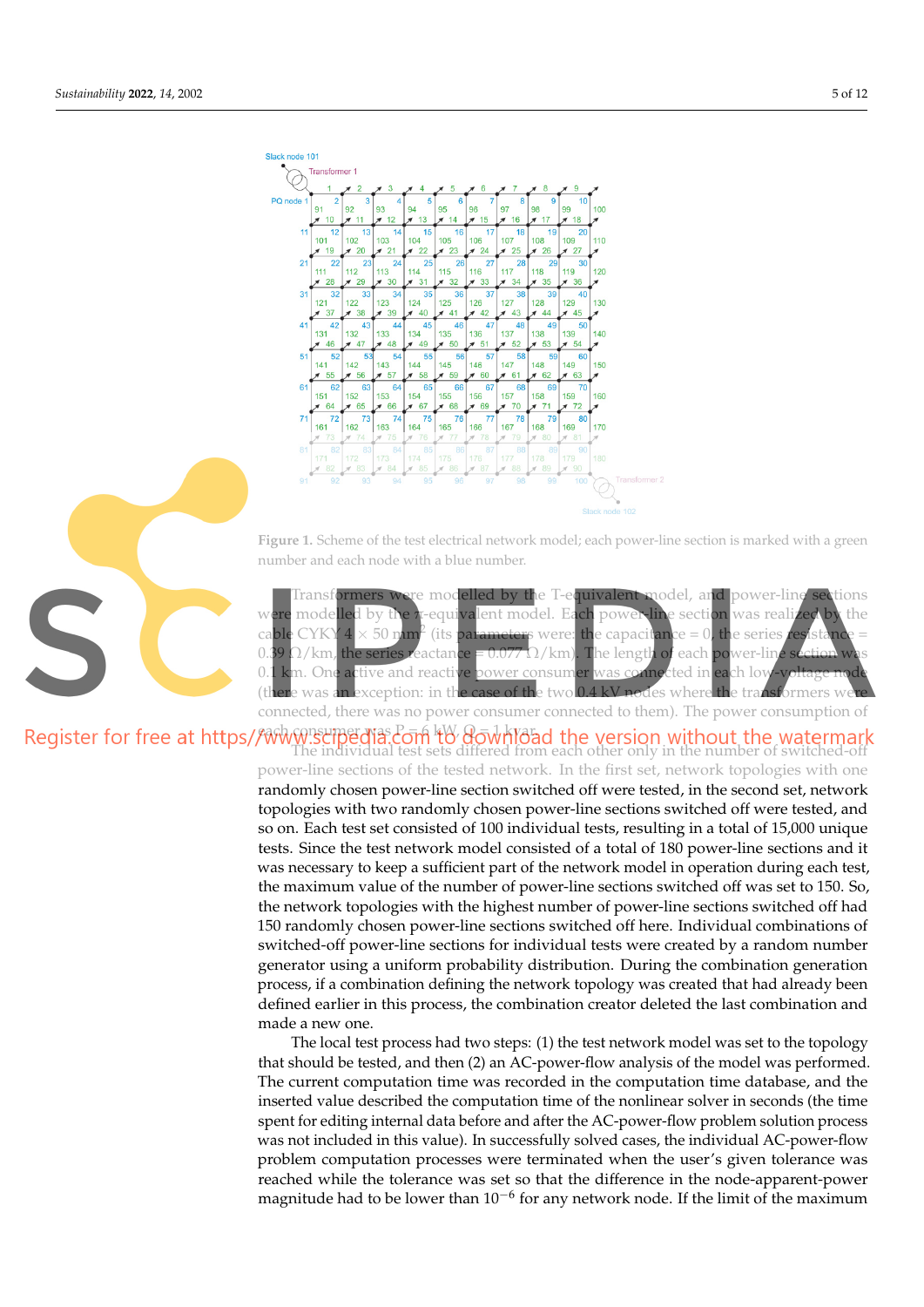allowed number of iterations was reached (this limit was set to 100) but the solution was still not found, the case was declared as unsuccessful.

#### *3.2. Results*

## 3.2.1. Speed of Execution

The computation time of each method was the only output data from the individual tests. The value of the computation time corresponds to the time spent in the solver that was used for the test. The time spent for the data type conversions was not considered in this value. If the solution process reached the limit of the maximum allowed number of iterations, which was set as 100, the number 1000 was recorded in the computation time database as the computation time value of the last performed test. Later, during data postprocessing, the number 1000 in the database was read as a state where the AC-power-flow problem solution process did not achieve a result within the limit (i.e., it did not reach the correct and acceptable final result).

The time of execution for 1000 repeated test cases for the G–S method is given in seconds in Figure 2a, the time of execution for 1000 test cases for the N–R method is given in milliseconds in Figure 2b, and the time of execution for 1000 test cases for the N–R–I method is given in milliseconds in Figure 2c.



Register for free at https//www.scipedia.com to download the version without the watermark



**Figure 2.** *Cont*.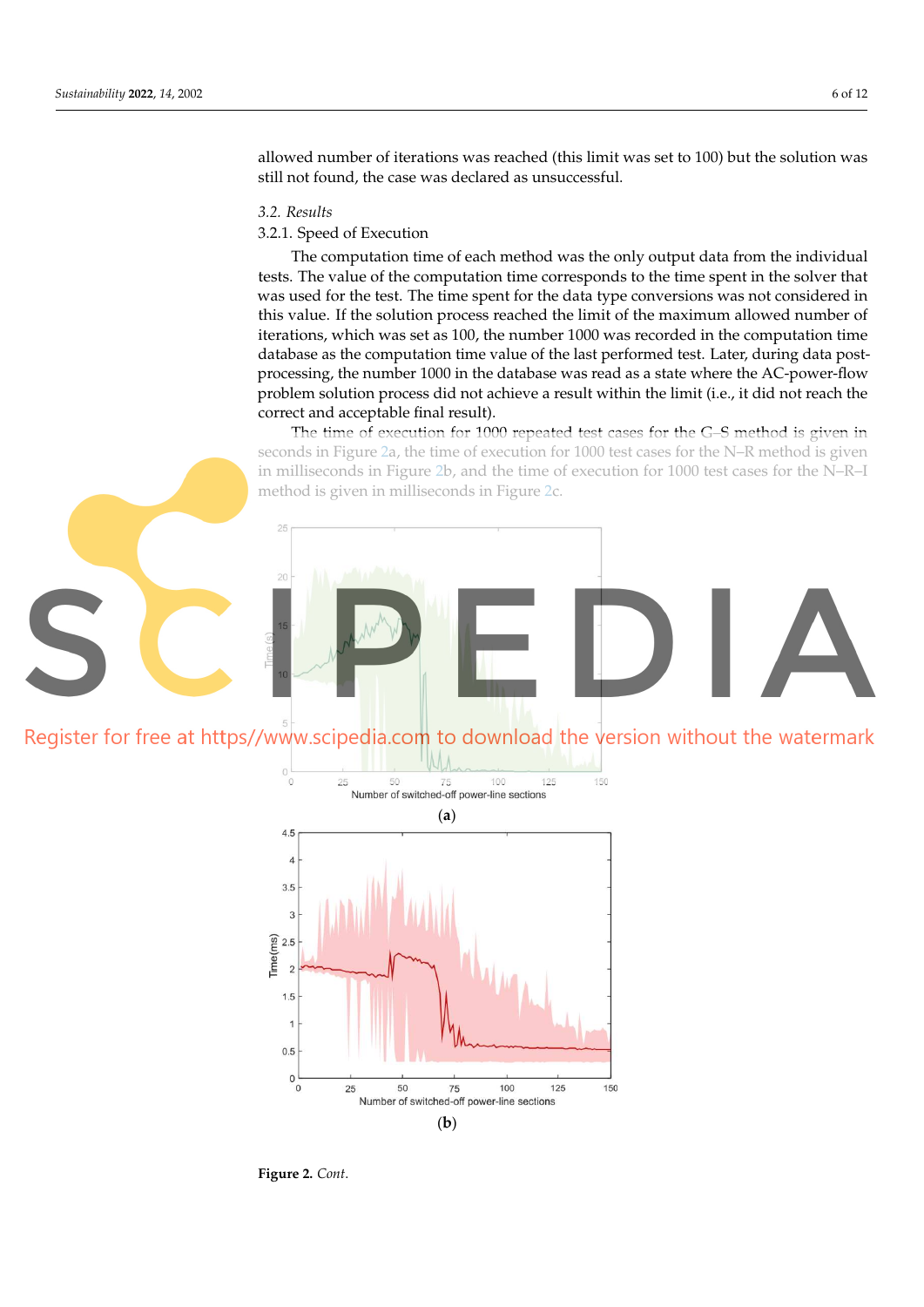

Figure 2. Speed of execution (1000 repetitions), i.e., the time required for a performed computation; here, the colored area contains all values measured, and the line in the area marks median values; (**a**) the G–S method, (**b**) the N–R method, and (**c**) the N–R–I method.

The test results say:

1. The computation time in the successful convergent cases of the pandapower G–S entation is an order of magnitude longer than the computation time of the two other methods, regardless of the network topology, and, therefore, it is the least efficient among the three studied here. Considering the results of all tests performed except the ones where the AC-power-flow analysis solution process did **not converge to the solution satisfying the user set tolerance**, the median of the computation time is 494.4 ms.

2. For any test network topology, the recorded computation time of the pandapower's N–R–I method implementation is slightly longer than the computation time of the

> N–R method implementation. For the N–R method implementation, the median of the computation time is 944.5  $\mu$ s, while for the N–R–I method implementation it is 1490.8 µs.

#### 3.2.2. Robustness

Robustness as the ability of an algorithm to find a solution is measured in this study simply as a percentage of cases in which computation is finished with success. Figure 3 shows the percentage of tests that converged to the solution satisfying the user set tolerance 10−<sup>6</sup> .



**Figure 3.** The convergence success rate of the AC-power-flow analysis; the N–R method—in red, the N–R–I method—in blue, and the G–S method—in black.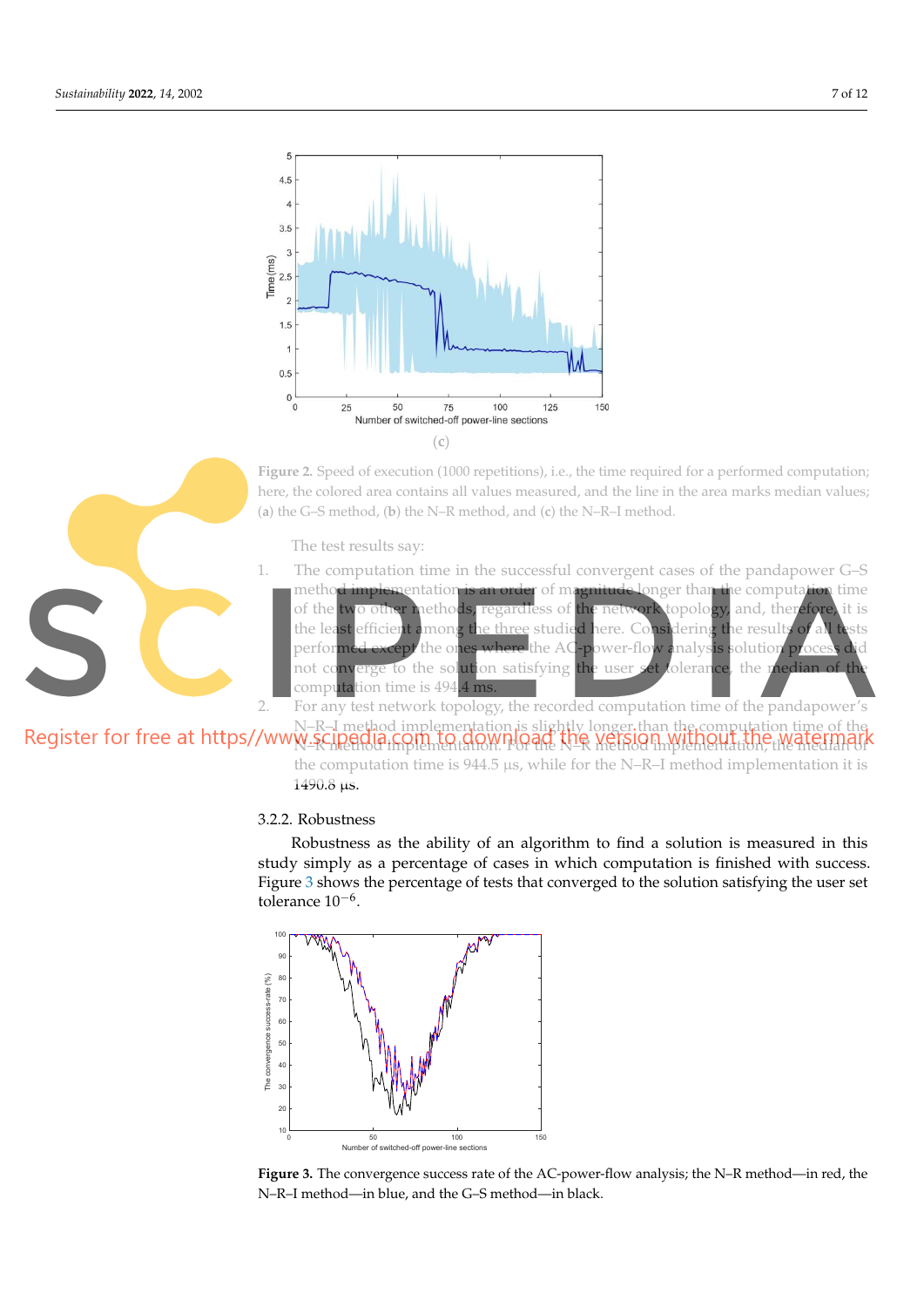Regarding successful, convergent cases, the convergence success rate for all methods reaches its highest values for those network topologies where the number of switched-off power-line sections is low (it is in the interval between 1 and 13) or where the number of switched-off power-line sections is large (it is in the interval between 125 and 150). Their convergence success rate reaches 100% because of the relative simplicity of such network topologies or because of the limited number of power-line sections.

In Figure 3, it can be seen that the value of the convergence success rate of the N–R and N–R–I methods is the same for any number of power-line sections switched off (these two iterative numerical methods share many of their algorithms, so their results are expected to be quite similar). It can be also seen that the G–S method is always slightly less robust compared with the N–R and N–R–I methods.

According to Iwamoto and Tamura [5], the introduction of the Iwamoto multiplier into the N–R method's algorithm was designed to create an AC-power-flow analysis solution method that would be more computationally robust than the basic N–R method. However, in our study, the N–R–I method performance was not higher than the performance of the N–R method. The robustness of these two methods was the same, and the N–R–I method was slower. From the total number of 15,000 combinations of test network topologies, there were only seven sets of topology combinations in which the convergence success rate value was slightly higher for the G–S method than for the N–R and the N–R–I methods (it was for the series of tests when the number of power-line sections switched off was 69, 74, 79, 81, 84, 86, and 88).

Results indicate that convergence success rates for the examined methods strongly depend on the current network topology and the used iterative method:

method: The convergence success rate reaches the lowest values when the number wer-line sections is in the interval between 60 and numbers of switched-off power-line sections within this interval, their ate equals only around 20%, while the quantity's minimum value reached when the number of switched-off power-line sections is 64 or • N–R and N–R–I methods: The convergence success rate reaches the lowest values for

those network topologies where the number of switched-off power-line sections is in Register for free at https//ww the interval between 62 and 76 (for the numbers of switched-off power-line sections within this interval, their convergence success rate equals only around 30%, while the quantity's minimum value is 24% and is reached when the number of switched-off power-line sections is 69).

## **4. Description of New Software Tool—Python Interface between the Pandapower and the SciPy Package with Additional Computational Methods**

In the community of developers of software for modelling and control of electrical networks, the pandapower development platform (it is a Python-based function library [28]) is increasingly used. Pandapower is a very capable tool: its user can create a model of any AC power network quickly and easily, and then it can solve the AC-power-flow problems and optimal-power-flow problems, do the state estimates, the topological graph searches [29], and short-circuit calculations according to IEC 60909 [30]. The main competitors of pandapower that perform similar capabilities and features are OpenDSS [31] and Matpower [32].

In addition to an extensive analysis of the three standard AC-power-flow solution methods, the authors of this communication also give a brief analysis of several AC-powerflow solution methods that can be extensively used in the future. The future software for steady-state analysis of electrical networks will very possibly use solvers of SciPy, a Python-based function library. Thanks to the implemented interface between pandapower and SciPy, detailed convergence behavior of various SciPy solvers can be analyzed using Python scripts. A generalized Python interface between the pandapower and SciPy package was used for testing additional methods such as "krylov", "anderson" [33], "broyden1", "broyden2" [33], MINPACK's "hybrd" and "hybrj" routines (modified Powell "hybr"

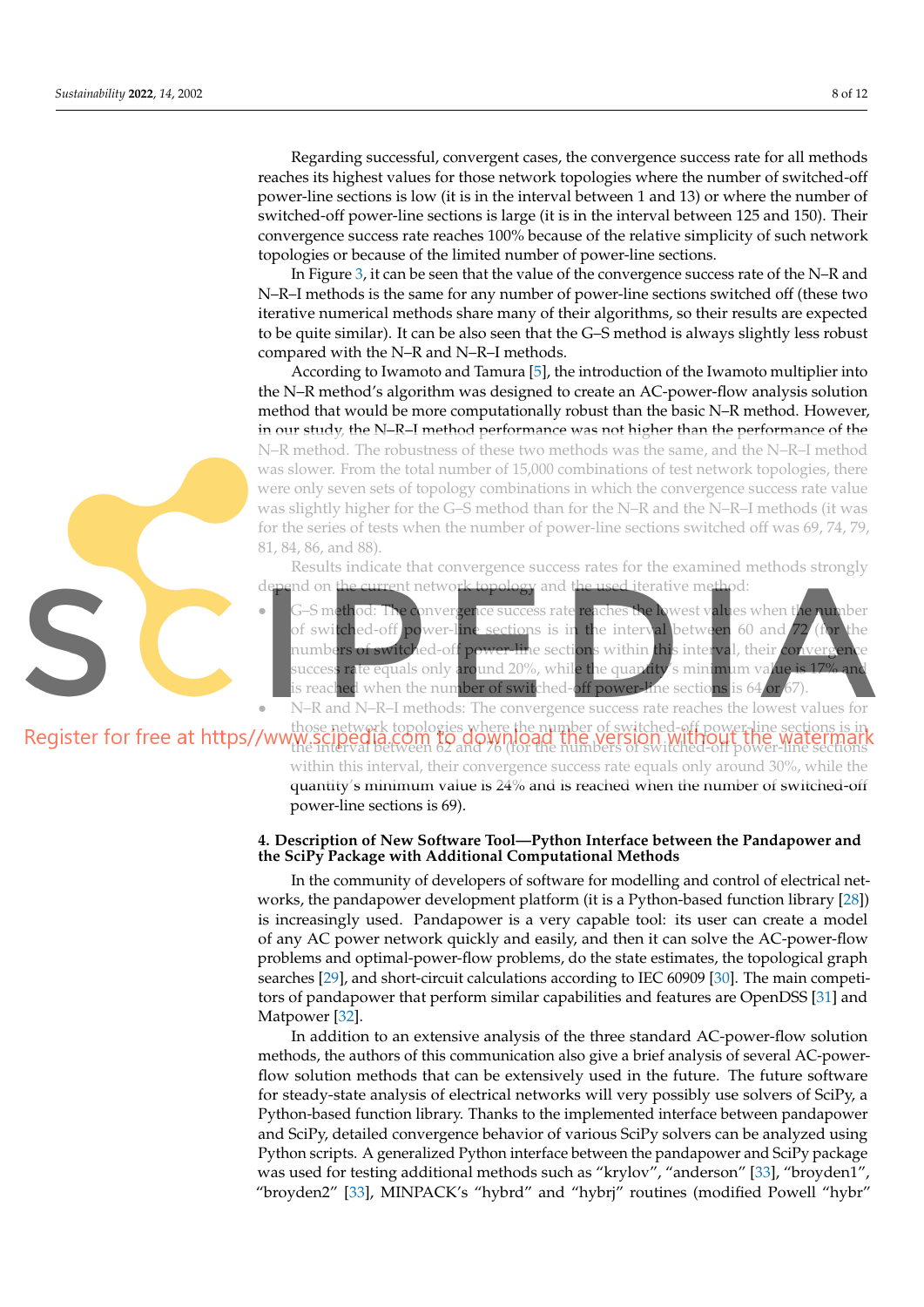

method), and Levenberg–Marquardt "lm" methods. The chart in Figure 4 shows the interconnections between the individual parts of the pandapower–SciPy interface.

```
S
```
**Figure 4.** SciPy interface as a bridge among pandapower power system services and popular SciPy an<del>d n</del>on-Sci

At first, the network with all power-line sections switched on was cons their solutions were compared to the solution found by the  $N-R$  method. The "broyden1", and "broyden2" methods were unsuccessful in finding the solution problem. Hence, the "lm", "hybr", and "krylov" methods advanced to the further test which the network with 69 power-line sections switched off was assumed (number 69 was chosen as the center point of the interval of a number of power-line sections switched off

Register for free at https//www.wscipedia.com.to.download the version without the watermark The success rate of the "krylov" and "hybr" method was the same as for the N–R method, i.e., it was 24%. Both methods remained at approximately 0.004 of the error value, but neither of them was able to find a solution in more cases than the N–R method. Only the "lm" algorithm found the solution in all cases that were tested here. However, the AC-power-flow problem solutions provided by the "lm" method were just approximate ones, because the "lm" method is based on the least-square algorithm. Thus, the "lm" method stops its iterative solution process even though it is quite far away from an exact solution of the AC-power-flow problem. The best error value of the "lm" method, which was observed for the series of tests with network topologies with 69 power-line sections switched off, was approximately 0.028. In comparison, the best error value of the N–R method for the same series of tests was approximately 0.006.

> Due to the low success rate of the mentioned methods, a quasilinearization method [34] and continuous Newton method [7,35] were implemented into the Python interface script. They were also tested for the case of 69 switched-off power-line sections, but the median value of the observed success rate in this series of tests was lower than the median value observed within the N–R method analysis.

Files with data from tests of these additional methods are given in Supplementary Materials.

### **5. Conclusions**

The test results presented in this paper show that the pandapower implementations of the Newton–Raphson (N–R) method and the Newton–Raphson method with Iwamoto multipliers (N–R–I) have the same superior performances, while the pandapower implementations of the Gauss–Seidel method (G–S) is the least robust of the three tested methods. The AC-power-flow problem solution using the pandapower implementation of the G–S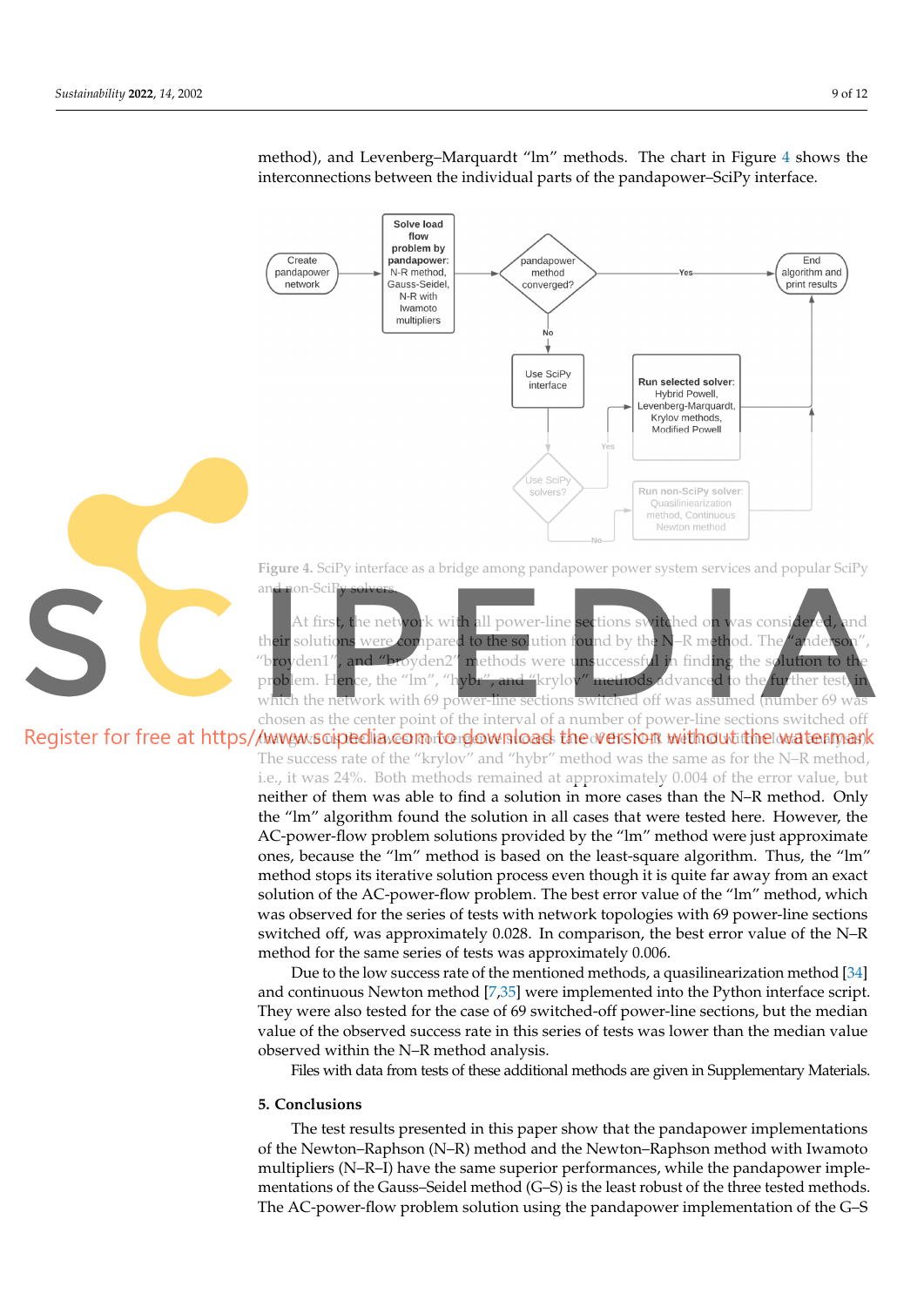method is more time-demanding than the problem solution using pandapower implementation of the N–R or the N–R–I methods, regardless of the network topology that is used. The N–R–I method has the same performance as the N–R method, but it is slightly more complex. Therefore, from both the efficiency and robustness point of view, the N–R method is the best choice.

Additionally, based on the test results, it can be concluded that all SciPy methods, along with the quasilinearization algorithm, and the continuous Newton method make computations in a short time. However, due to its nature, the results provided by the "lm" method during all local tests deviated greatly from the exact solution of the AC-powerflow problem. So, the analysis results show that the "lm" method is only suitable for those applications of the AC-power-flow solver where only approximate results of the AC-power-flow problem are good enough.

**Supplementary Materials:** The following supporting information can be downloaded at: https: //www.mdpi.com/article/10.3390/su14042002/s1. A Python script defining the pandapower model of the test network in its basic configuration (test\_network.py); a Python script performing the test of computational abilities of pandapower implementations of three AC-power-flow solution methods (pandapower\_powerflow\_convergence\_analysis.py); a Python script defining the interface between pandapower and SciPy function packages, developed by the authors of this paper (pp2scipy.py); a Python script performing the example run of the pandapower–SciPy interface (example\_runpp\_scipy.py); a file containing the description of all network-topology combinations which were used in local tests (switched\_off\_power\_line\_sections\_combinations.mat).

**Author Contributions:** Conceptualization, J.V. and D.B.; methodology, J.V., L.F., D.B. and P.P; software, J.V., L.F., R.P. and P.P.; validation, J.V., L.F., R.P. and P.P., visualization, J.V., L.F. and R.P.; w<mark>riting—origin</mark>al draft preparation, J.V., D.B., L.F. and P.P.; writing—review and editing, P.P., D.B., J.V. and L.F. All authors contributed to the manuscript and typed, read, and approved the final m<mark>anu</mark>script. <mark>All authors h</mark>ave read and agreed to the published *v*ersion of the manus

Funding: This paper was supported by projects: TN01000007 "National Centre for Energy", TK02030 "Energy System for Grids", and TH02020191 "High Density Modular Power Controllers for Automotive and Aerospace Systems". The research was also supported by the doctoral grant competition

Register for free at https//www.scipedia.com to download the version/without the waternark

ational Programme Research, Development and Education and under project DGS/TEAM/2020-017 "Smart Control System for Energy Flow Optimization and Management in a Microgrid with V2H/V2G Technology". The support of the Ministry of Education, Science, and Technological Development of Serbia is also acknowledged.

**Institutional Review Board Statement:** Not applicable.

**Informed Consent Statement:** Not applicable.

**Data Availability Statement:** All required data are contained within the article and supplementary material.

**Conflicts of Interest:** The authors declare no conflict of interest.

## **References**

- 1. Currie, R.A.; Ault, G.W.; Foote, C.E.; McNeill, N.M.; Gooding, A.K. Smarter ways to provide grid connections for renewable generators. In Proceedings of the IEEE General Meeting Power & Energy Society, Minneapolis, MN, USA, 25–29 July 2010; pp. 1–6. [CrossRef]
- 2. Virtanen, P.; Gommers, R.; Oliphant, T.E.; Haberland, M.; Reddy, T.; Cournapeau, D.; Burovski, E.; Peterson, P.; Weckesser, W.; Bright, J.; et al. SciPy 1.0: Fundamental algorithms for scientific computing in Python. *Nat. Methods* **2020**, *17*, 261–272. [CrossRef] [PubMed]
- 3. Xiao, B.; Zheng, J.; Yan, G.; Shi, Y.; Jiao, M.; Wang, Y.; Dong, L.; Wang, M.; Yang, H. Short-term optimized operation of Multi-energy power system based on complementary characteristics of power sources. In Proceedings of the IEEE Innovative Smart Grid Technologies—Asia (ISGT Asia), Chengdu, China, 21–24 May 2019; pp. 1–6. [CrossRef]
- 4. Tur, M.R.; Bayindir, R. A review of active power and frequency control in smart grid. In Proceedings of the 1st Global Power, Energy and Communication Conference (GPECOM), Nevsehir, Turkey, 29 July 2019; pp. 1–6. [CrossRef]

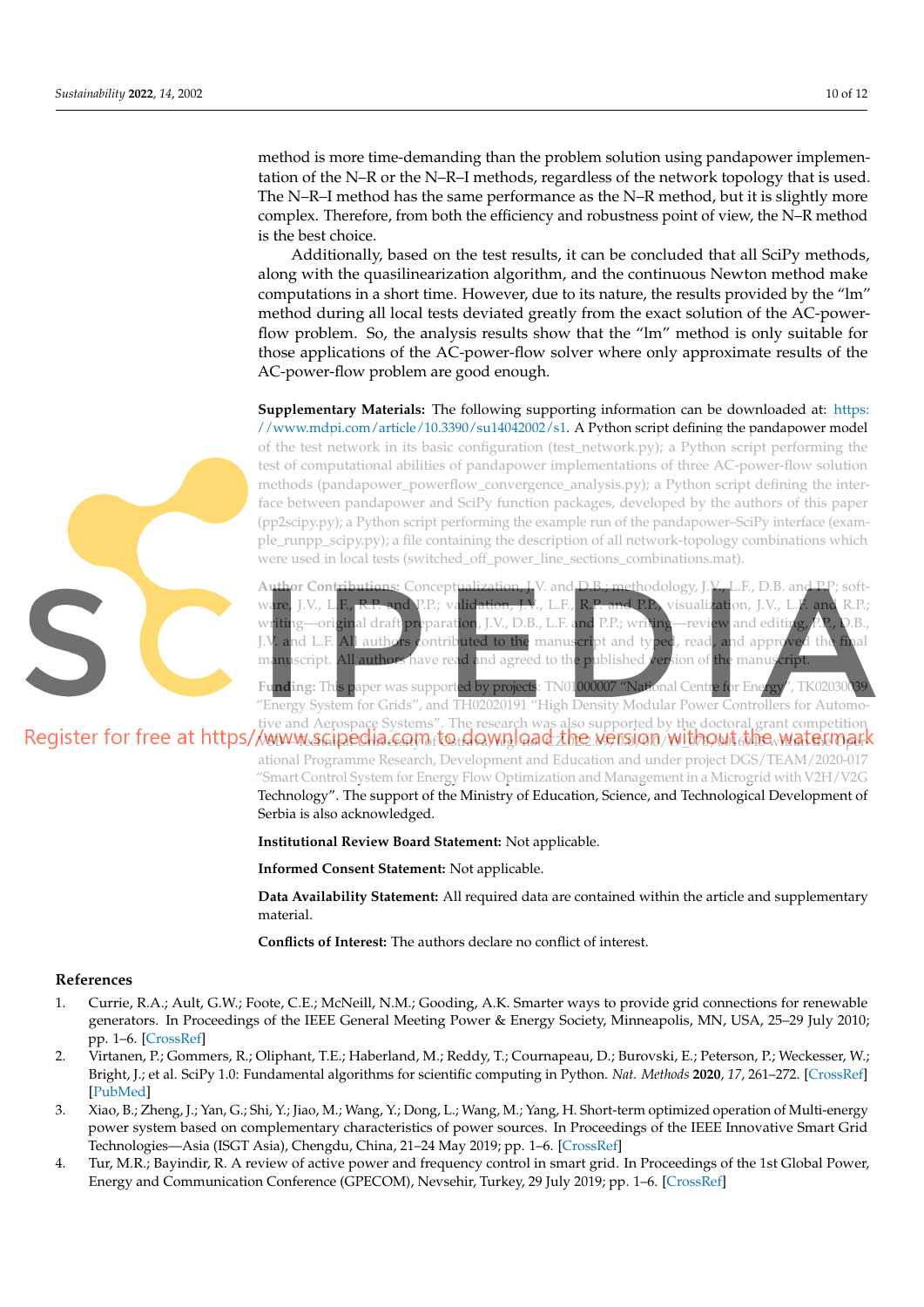- 5. Iwamoto, S.; Tamura, Y. A load flow calculation method for ill-conditioned power systems. *IEEE Trans. Power Appar. Syst.* **1981**, *PAS-100*, 1736–1743. [CrossRef]
- 6. Le Nguyen, H. Newton-Raphson method in complex form [power system load flow analysis]. *IEEE Trans. Power Syst.* **1997**, *12*, 1355–1359. [CrossRef]
- 7. Milano, F. Continuous Newton's method for power flow analysis. *IEEE Trans. Power Syst.* **2009**, *24*, 50–57. [CrossRef]
- 8. Dolgicers, A.; Kozadajevs, J. Phase plane usage for convergence analysis of Seidel method applied for network analysis. In Proceedings of the 2014 IEEE 2nd Workshop on Advances in Information, Electronic and Electrical Engineering (AIEEE), Vilnius, Lithuania, 28–29 November 2014; pp. 1–6. [CrossRef]
- 9. Chatterjee, S.; Mandal, S. A novel comparison of Gauss-Seidel and Newton-Raphson methods for load flow analysis. In Proceedings of the International Conference on Power and Embedded Drive Control (ICPEDC), Chennai, India, 16–18 March 2017; pp. 1–7. [CrossRef]
- 10. Gharebaghi, S.; Safdarian, A.; Lehtonen, M. A linear model for AC power flow analysis in distribution networks. *IEEE Syst. J.* **2019**, *13*, 4303–4312. [CrossRef]
- 11. Foltyn, L.; Vysocký, J.; Prettico, G.; Běloch, M.; Praks, P.; Fulli, G. OPF solution for a real Czech urban meshed distribution network using a genetic algorithm. *Sustain. Energy Grids Netw.* **2021**, *26*, 100437. [CrossRef]
- 12. Lohmeier, D.; Cronbach, D.; Drauz, S.R.; Braun, M.; Kneiske, T.M. Pandapipes: An open-source piping grid calculation package for multi-energy grid simulations. *Sustainability* **2020**, *12*, 9899. [CrossRef]
- 13. Brkić, D.; Praks, P. Short overview of early developments of the Hardy Cross type methods for computation of flow distribution in pipe networks. *Appl. Sci.* **2019**, *9*, 2019. [CrossRef]
- 14. Brki´c, D.; Praks, P. An efficient iterative method for looped pipe network hydraulics free of flow-corrections. *Fluids* **2019**, *4*, 73. [CrossRef]
- 15. Brki´c, D. An improvement of Hardy Cross method applied on looped spatial natural gas distribution networks. *Appl. Energy* **2009**, *86*, 1290–1300. [CrossRef]
- 16. Brki´c, D. Discussion of "Economics and statistical evaluations of using Microsoft Excel solver in pipe network analysis". *J. Pipeline Syst. Eng. Pract.* **2018**, *9*, 07018002. [CrossRef]
- 17. Jha, K.; Mishra, M.K. Object-oriented integrated algorithms for efficient water pipe network by modified Hardy Cross technique. *J. Comput. Des. Eng.* **2020**, *7*, 56–64. [CrossRef]
- 18. Rai, R.K.; Lingayat, P.S. Analysis and design of urban water distribution network using Hardy Cross method and EPANET. In *Advances in Civil Engineering and Infrastructural Development*; Springer: Singapore, 2021; pp. 347–357. [CrossRef]
- 19. Niazkar, M.; Eryılmaz Türkkan, G. Application of third-order schemes to improve the convergence of the Hardy Cross method in pipe network analysis. *Adv. Math. Phys.* **2021**, *2021*, 6692067. [CrossRef]
- 20. Khan, W.A. Numerical and simulation analysis comparison of hydraulic network problem base on higher-order efficiency approach. *Alex. Eng. J.* **2021**, *60*, 4889–4903. [CrossRef]
- 21. Novitsky, N.; Mikhailovsky, E. Generalization of methods for calculating steady-state flow distribution in pipeline networks for non-conventional flow models. *Mathematics* **2021**, *9*, 796. [CrossRef]
- 22. da Silva Teixeira, G.; Alonso, G.V.; Mendes, L.J. Evaluation of nonlinear iterative methods on pipe network. *Ing. Mecánica* **2021**, *24*, e625. Available online: https://ingenieriamecanica.cujae.edu.cu/index.php/revistaim/article/view/656 (accessed on 21 October 2021).
- 23. Cross, H. Analysis of Flow in Networks of Conduits or Conductors. University of Illinois at Urbana Champaign, College of Engineering. Engineering Experiment Station. 1936. Available online: http://hdl.handle.net/2142/4433 (accessed on 21 October 2021).
- 24. Ramkhelawan, R.; Musti, K.S. Power system load flow analysis using Microsoft Excel–Version 2. *Spreadsheets Educ.* **2019**, *12*, 11006. Available online: https://sie.scholasticahq.com/article/11006 (accessed on 21 October 2021).
- 25. Stott, B.; Alsac, O. Fast decoupled load flow. *IEEE Trans. Power Appar. Syst.* **1974**, *PAS-93*, 859–869. [CrossRef]
- 26. Tostado-Véliz, M.; Kamel, S.; Jurado, F. A robust power flow algorithm based on Bulirsch–Stoer method. *IEEE Trans. Power Syst.* **2019**, *34*, 3081–3089. [CrossRef]
- 27. Pourbagher, R.; Derakhshandeh, S.Y. Application of high-order Levenberg–Marquardt method for solving the power flow problem in the ill-conditioned systems. *IET Gener. Transm. Distrib.* **2016**, *10*, 3017–3022. [CrossRef]
- 28. Thurner, L.; Scheidler, A.; Schäfer, F.; Menke, J.H.; Dollichon, J.; Meier, F.; Meinecke, S.; Braun, M. Pandapower—An open-source python tool for convenient modeling, analysis, and optimization of electric power systems. *IEEE Trans. Power Syst.* **2018**, *33*, 6510–6521. [CrossRef]
- 29. Xiao, R.; Xiang, Y.; Wang, L.; Xie, K. Power system reliability evaluation incorporating dynamic thermal rating and network topology optimization. *IEEE Trans. Power Syst.* **2018**, *33*, 6000–6012. [CrossRef]
- 30. Sweeting, D. Applying IEC 60909, fault current calculations. *IEEE Trans. Ind. Appl.* **2011**, *48*, 575–580. [CrossRef]
- 31. Montenegro, D.; Hernandez, M.; Ramos, G.A. Real time OpenDSS framework for distribution systems simulation and analysis. In Proceedings of the Sixth IEEE/PES Transmission and Distribution: Latin America Conference and Exposition (T&D-LA), Montevideo, Uruguay, 3–5 September 2012; pp. 1–5. [CrossRef]
- 32. Zimmerman, R.D.; Murillo-Sánchez, C.E.; Thomas, R.J. MATPOWER: Steady-state operations, planning, and analysis tools for power systems research and education. *IEEE Trans. Power Syst.* **2010**, *26*, 12–19. [CrossRef]